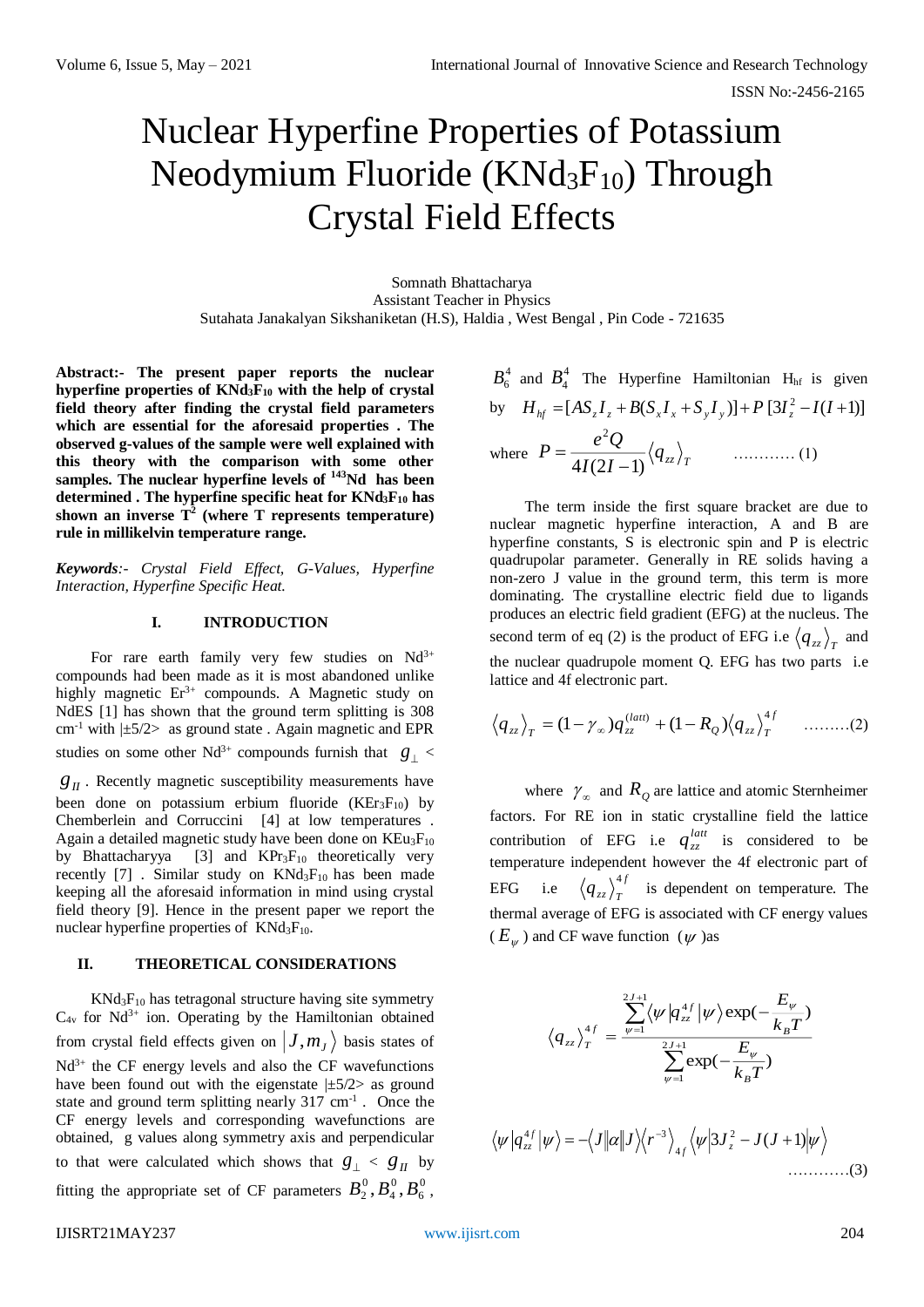ISSN No:-2456-2165

Here  $\langle J\|\alpha\|J\,\rangle$  is operator equivalent to the hyperfine interaction. Similarly the lattice contribution of the EFG is related to the crystalline electric field as follows;

$$
q_{zz}^{(latt)} = -\frac{4B_2^0[(1-\gamma_\alpha)/(1-\sigma_2)]}{e^2\langle r^2\rangle_{4f}} \dots (4)
$$

Here  $B_2^0$  is the CF parameter which was accurately obtained from theoretical calculation [9] and also other constants were calculated accordingly.

#### **III. RESULTS AND DISCUSSION**

**3.1** The set of CF parameters (in cm<sup>-1</sup>), energy levels (in cm<sup>-1</sup>) <sup>1</sup>) and wavefunctions are given in Table-1.

**Table 1 CF energy levels and CF wavefunctions of the sample**

| <b>Energy</b><br>levels | <b>Wave functions</b>                                                                                                      |  |  |  |  |  |
|-------------------------|----------------------------------------------------------------------------------------------------------------------------|--|--|--|--|--|
| $-103.13$               | $0.996\left \pm\frac{5}{2}\right\rangle - 0.085\left \mp\frac{3}{2}\right\rangle$                                          |  |  |  |  |  |
| $-85.889$               | $0.267\left \pm\frac{9}{2}\right\rangle - 0.818\left \mp\frac{1}{2}\right\rangle + 0.509\left \pm\frac{7}{2}\right\rangle$ |  |  |  |  |  |
| $-56.962$               | $-0.866\left(\pm\frac{9}{2}\right) + 0.368\left(\pm\frac{1}{2}\right) + 0.338\left(\mp\frac{7}{2}\right)$                  |  |  |  |  |  |
| 31.663                  | $0.085\Big \pm\frac{5}{2}\Big\rangle+0.996\Big \mp\frac{3}{2}\Big\rangle$                                                  |  |  |  |  |  |
| 214.32                  | $0.434\left \pm\frac{9}{2}\right\rangle+0.896\left \pm\frac{1}{2}\right\rangle-0.096\left \mp\frac{7}{2}\right\rangle$     |  |  |  |  |  |

The most appropriate CF parameters are  $B_2^0 = 96$ ,  $B_4^0 = -270$ ,  $B_6^0 = -1$ ,  $B_4^4 = 5$   $B_6^4 = -240$ 

| <b>Sample</b>     | <b>Symmetr</b>    | $g_{I\!I}$ | $g_{\perp}$ | <b>Ref</b>      |
|-------------------|-------------------|------------|-------------|-----------------|
|                   |                   |            |             |                 |
| <b>NdES</b>       | $C_{3h}$          | 3.594      | 2.039       | Nath<br>&       |
|                   |                   |            |             | Ghosh, 1982 [1] |
| NdCl <sub>3</sub> | $C_{3h}$          | 3.444      | 2.277       | Bhattacharya et |
|                   |                   |            |             | al, 2015 [8]    |
| $KNd_3F_{10}$     | $\mathrm{C_{4v}}$ | 3.594      | 1.132       | Bhattacharya    |
|                   |                   |            |             |                 |

**Table 2 g-values of different Nd- Compounds** :-

#### **3.2 Nuclear Hyperfine properties**

Operating H<sub>hf</sub> on basis state  $|I,m_I\rangle$ , HF energy levels for ground  $(I_g=7/2)$  and first excited  $(I_e=9/2)$  state for <sup>143</sup>Nd were determined. From Ref [5] using the value of constant A and  $g_{II}$  from ref [9] calculating  $A/g_{II}$  and

 $B/g$  values for various Nd<sup>3+</sup> compounds and substituting g- values of the present work (Table-2) the hyperfine constants A and B were found to be  $67.0 \times 10^{-4}$  cm<sup>-1</sup> and  $21.1 \times 10^{-4}$  cm<sup>-1</sup> respectively. The nuclear ground term of <sup>143</sup>Nd (I<sub>e</sub>=7/2) is followed by the first excited term (I<sub>e</sub>=9/2) at few KeV above. The EFG for 4f-electronic part was calculated using the CF energy levels and wavefunctions (Table-1) and its thermal variation is shown in Fig.1.

The value of EFG becomes nearly constant below 5K. Taking the temperature-dependent and temperatureindependent part of EFG , the value of electric quadrupole parameter for both ground  $(P_g)$  and first excited state  $(P_e)$ were computed. Both of them become temperatureindependent at about 10 mK (Fig.2) . Using the values of A, B and P the hyperfine levels were calculated. Due to hyperfine interaction  $I<sub>g</sub>$  (=7/2) with effective spin (S=1/2) splits into 7 doublets and 2 singlets with total width  $\sim$ 0.0328 cm<sup>-1</sup>. The first excited state  $I_e$  (=9/2) splits into 9 doublets and 2 singlets with total width~  $0.0305$  cm<sup>-1</sup> (Fig-3). Here the eigen states corresponding to these levels are not pure  $|m_{I}\rangle$  states but are single or combination of  $m<sub>I</sub>$ ,  $m<sub>S</sub>$  states.

The HF specific heat was calculated using the following formula [2]

$$
C_{hf} = \frac{Nk_B}{Z^2} [Z \sum_{i=1}^{m} X_i^2 \exp(-X_i) - \{ \sum_{i=1}^{m} X_i \exp(-X_i) \}^2 ]
$$
  
where  $X_i = \frac{E_i^{(0)}}{k_B T}$  and  $Z$  = partition function

Here  $E_i^{(0)}$  represents energy values of the HF split levels of nuclear ground state. Its value gives one peak at 6.9 mK with magnitude 0.9609R respectively (Fig. 4). It also varies as  $1/T^2$  (where T represents absolute temperature) over a large temperature range (between approximately 100 mK and 5K , Fig. 5)

## **IV. CONCLUSIONS**

In crystal like  $KNd_3F_{10}$  in which the CF parameters do not change with temperature it is possible to calculate some important hyperfine properties at millikelvin temperature range . Here the hyperfine constants A and B are found to be proportional to  $g_{II}$  and  $g_{\perp}$  respectively and A is greater than B. Since  $q_{zz}^{latt}$  depends on only  $B_2^0$  only the values of Chf at different temperatures can be determined using corresponding formula [5]. As  $C<sub>hf</sub>$  obeys inverse  $T<sup>2</sup>$  law at millikelvin range i.e these values remain nearly constant of approximate value  $158 \text{ mK}^2$  (Fig. 5) near to  $100 \text{ mK}$ , this property can be utilized for millikelvin thermometry.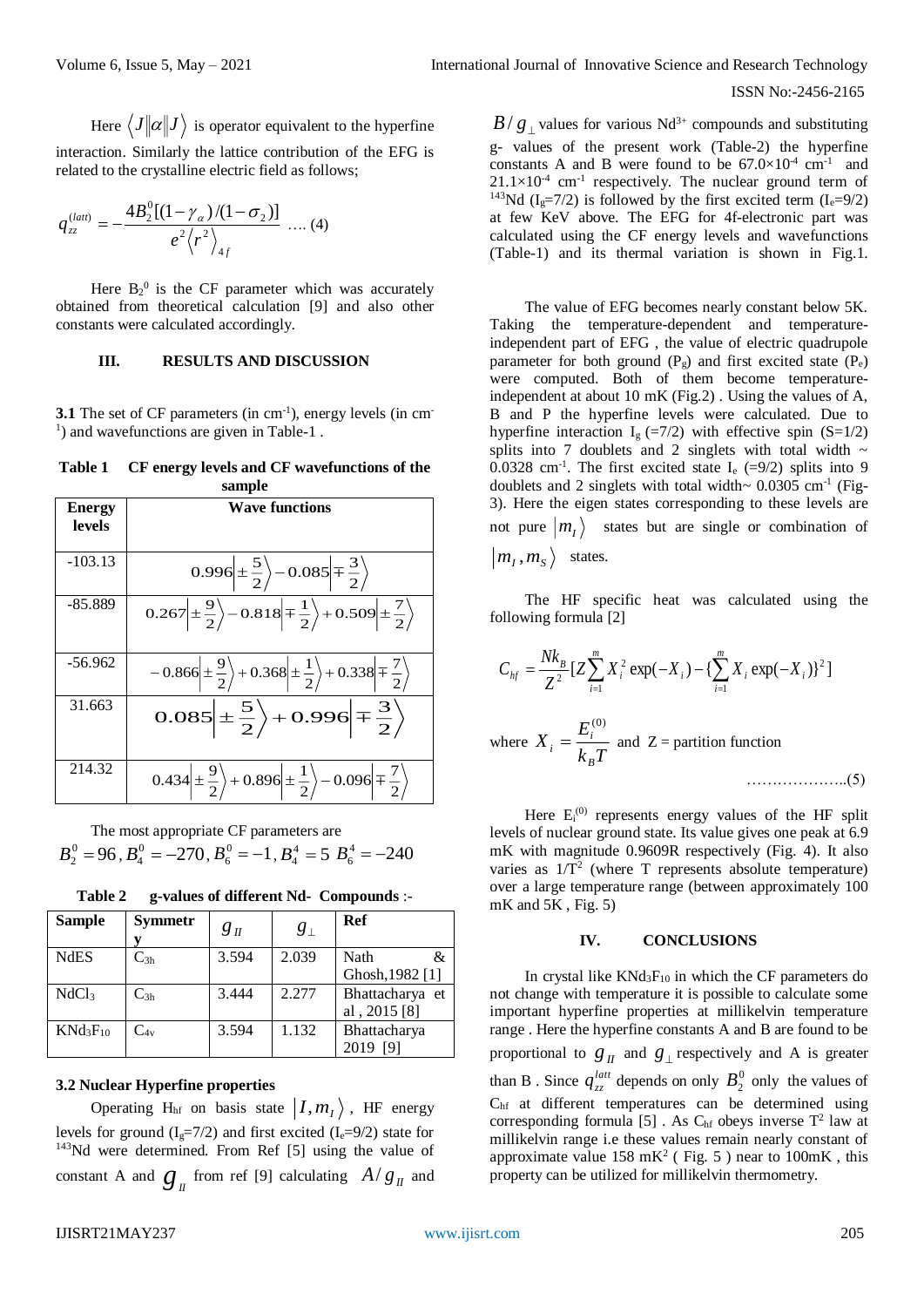





**Fig.2** Thermal variation of  $P_{gr}$  ( ---- ) and  $P_{ex}$  ( ---- )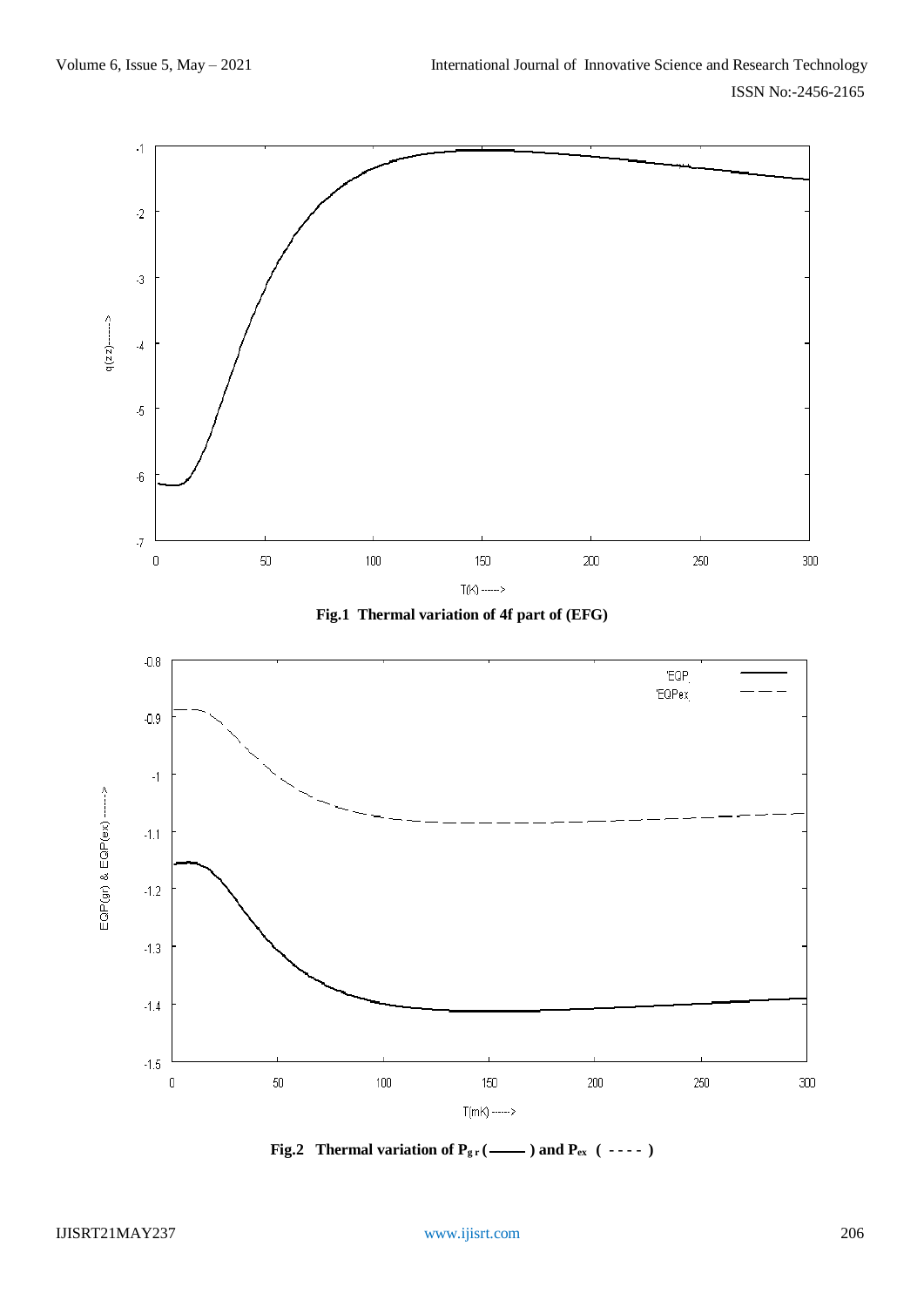

**Fig.3** HF energy levels for  $K^{143}NdF_{10}$  (not in scale)



**Fig .4 Thermal variation of hyperfine specific heat**